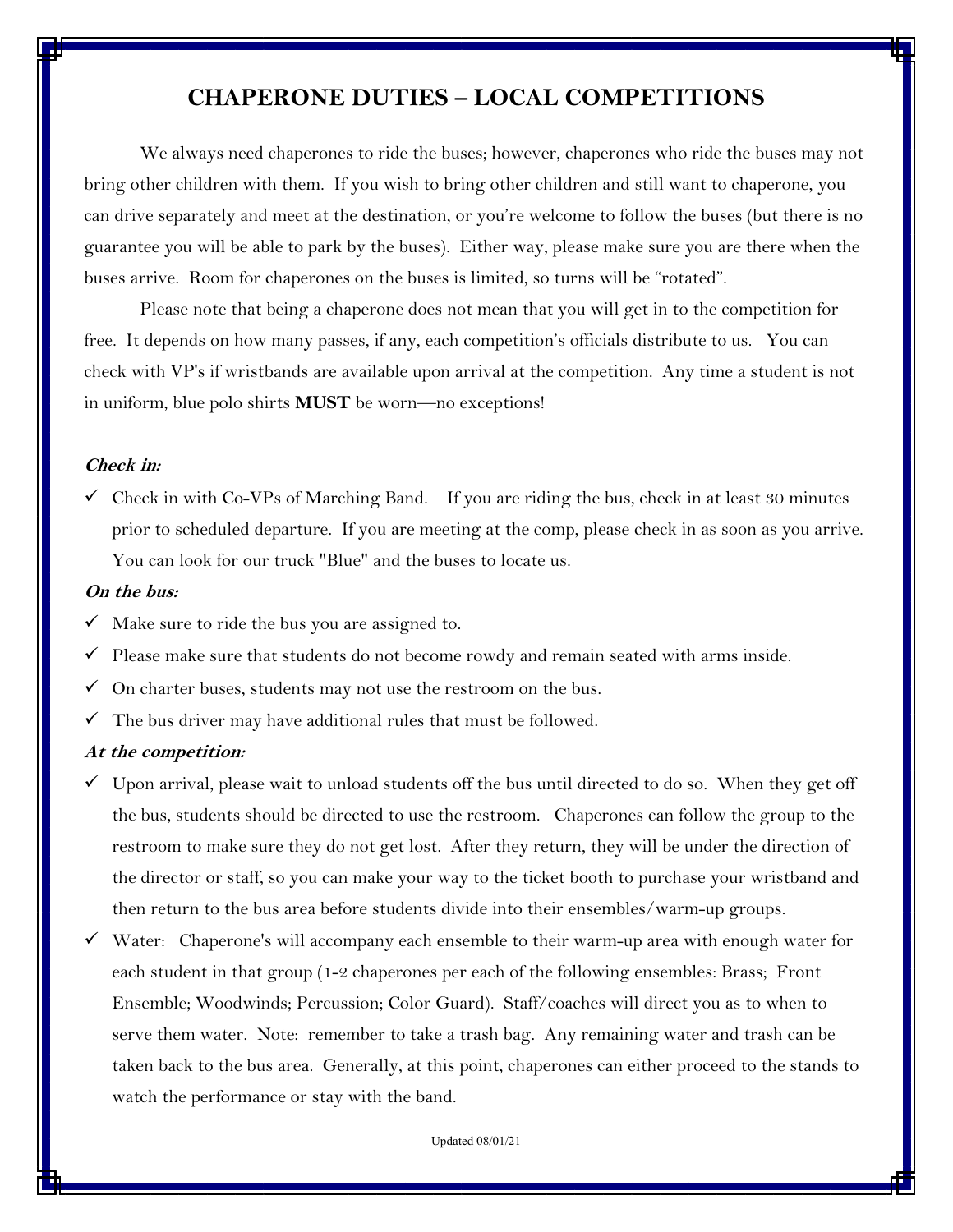## **CHAPERONE DUTIES – LOCAL COMPETITIONS**

- $\checkmark$  Food: After the performance, chaperones will return to the bus area to help set, serve and clean-up dinner. Dinner will be provided for volunteers after all students and staff have been served.
- Free-time: After dinner and dessert, students will be allowed to walk around, go the restroom or go watch performances (visitor/student side of the stands only). Chaperones should divide into groups and walk around these areas to make sure everything is ok. It is not necessary for us to assign chaperones to each group of students, as they are allowed to be free during this time as long as they are following the rules. Rules are: 1) must be in groups of 4 or more 2) behaving like young responsible adults 3) not disrupting others 4) no physical displays of affection such as hand-holding, hugging etc. If you see a student not following the rules, please direct them to go sit in the stands for the rest of the evening and report what happened to either the director, staff member or VP's.
- Awards/load bus: Students will be told what time they need to meet in the stands, chaperones should meet in the stands prior to this time to secure our section to watch awards and help get our group together. While in the stands, our students are to be courteous to the other bands at all times: No disruptions, yelling or walking around while the other bands are performing. They should give the other bands the courtesy that they would expect for themselves. After awards, we proceed directly to the bus, load and head home.
- $\checkmark$  Upon arrival back at the school, students are not to be dismissed until the bus is clean!
- Misc: You may be asked to help get the pit equipment on and off the field. If a student requires First Aid, please notify the director and/or VP's immediately. Any student leaving early must check out with either the director or VP's.
- As always, schedules are subject to change. These directions are meant to be used as general guidelines and may be modified as needed for each competition.
- $\checkmark$  Color Guard will have additional chaperones duties. Please contact Color Guard VP's prior to the event to confirm any additional duties.
- $\checkmark$  As always, we are very appreciative of your time and thank you for helping! Remember to always have fun, treat others with respect and enjoy your time!